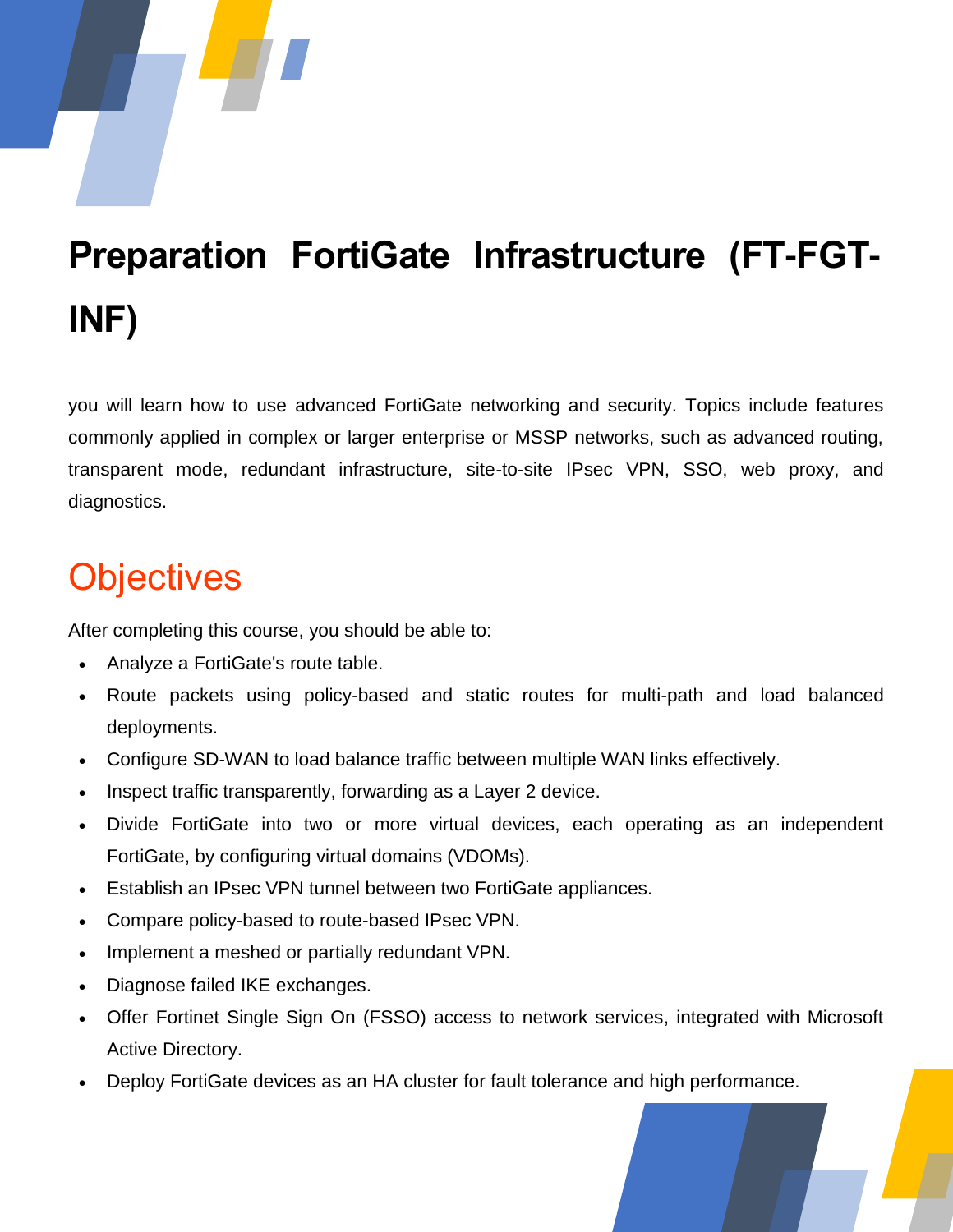

- Deploy implicit and explicit proxy with firewall policies, authentication, and caching.
- Diagnose and correct common problems.

### **Content**

Course Outline

- 1. Routing
- 2. Software-Defined WAN (SD-WAN)
- 3. Layer 2 Switching
- 4. Virtual Domains
- 5. Site-to-Site IPsec VPN
- 6. Fortinet Single Sign-On (FSSO)
- 7. High Availability (HA)
- 8. Web Proxy
- 9. Diagnostics

## Audience

Networking and security professionals involved in the design, implementation, and administration of a network infrastructure using FortiGate appliances.

This course assumes knowledge of basic FortiGate fundamentals. Participants should have a thorough understanding of all the topics covered in the *FortiGate Security* course before attending the *FortiGate Infrastructure* course.